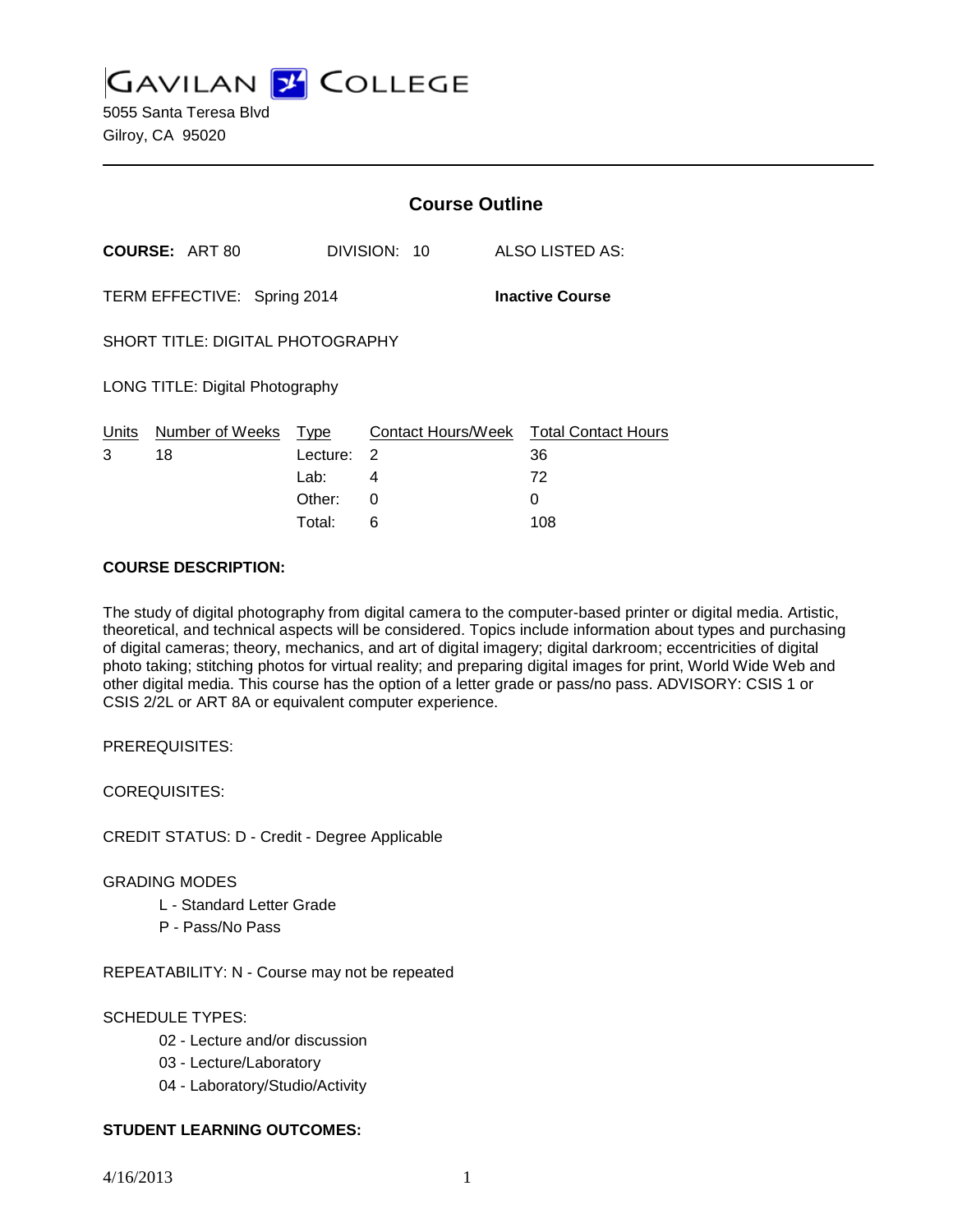1. Create photographic artworks utilizing compositional considerations, and design elements and principles such as: line, shape, volume, balance, emphasis economy, variety, repetition, rhythm, space, texture, value, and color. Measure: projects, exercises, performance, demonstration, homework, labwork, critique and presentation ILO: 5,6,1,7,2 GE-LO: A1, A6, C1, C2, C5 2. Create a digital photographic portfolio in a variety of styles. Measure: projects, exercises, performance, demonstration, homework, labwork, critique and presentation ILO: 1,7,5,2,3,6,4 GE-LO: A1, A6, C1, C2, C5 3. Research and write essays dealing with photographic and digital history, artists, and digital photographic techniques and processes. Measure: essays, critiques, discussions, homework, and exams. ILO: 7,1,2,3 GE-LO: A1, A6, C1, C2, C5 4. Critique and discuss digital photographic ideas and concepts. Measure: essays, critiques, discussions, homework, and exams. ILO: 1,7,5,2,3,6,4 GE-LO: A1, A6, C1, C2, C5 5. Analyze and discuss digital photographic art theories. Measure: essays, critiques, discussions, homework, and exams. ILO: 1,7,5,2,3,6,4 GE-LO: A1, A6, C1, C2, C5 6. Use digital photographic cameras, computer equipment and digital programs utilizing digital techniques to create dynamic digital photographic images. Measure: projects, exercises, performance, demonstration, homework, labwork, and presentation ILO: 5,6,1,7,2 GE-LO: A1, A6, C1, C2, C5

# **CONTENT, STUDENT PERFORMANCE OBJECTIVES, OUT-OF-CLASS ASSIGNMENTS**

Inactive Course: 03/25/2013 2 lecture / 4 lab per week (16 weeks) Hours CONTENT: WEEK 1-2 4 lecture / 8 lab Lecture: Introduction to the class. Define outcomes, grading, assignments, and lab hours. Why Use a Digital Camera: affordability and image quality, storage and duplication, availability and flexibility, speed and convenience, color and focus modifications. Types of Digital Cameras: entry-level digital cameras, who is using entry-level digital cameras? deluxe point-and-shoot digital cameras, professional digital cameras, who uses professional digital cameras? Chronological history of the invention of digital photography. History of digital photographic tools and media. History of digital photographic artists from 1970 to present. Digital photographic aesthetics, composition and design elements.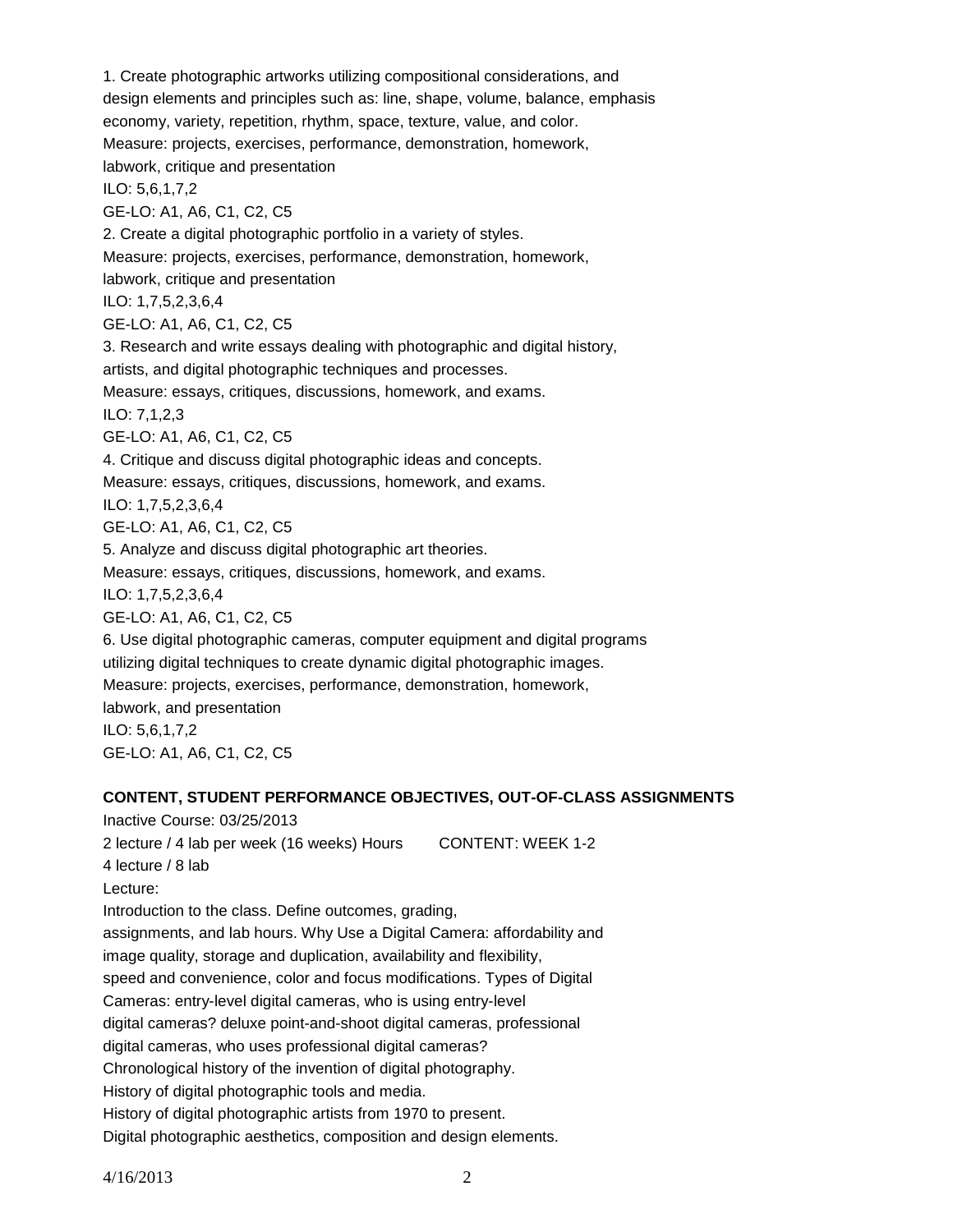Digital photographic terminology.

Talking and writing about digital photography.

Digital photographic topics- may include but not limited to:

Nature, Photojournalism, Self-Portraiture, Studio, etc.

Week 1-2

Exercises / Reading / Homework:

Gallery or Exhibition review of photographic artwork.

Reading assignments from text and/ or handouts on photographic history, aesthetics, composition, design elements, terminology and writing & discussion for critiquing.

Research magazine or web for digital images. Read chapters on why to use a digital camera and the types of digital cameras.

Week 1-2

Lab assignments:

Group critique and discussion of various digital artworks. Go to lab, log in, and get acquainted. Go through the online tutorials. Search the net for digital pictures. Get a description of three digital cameras with at least one being a professional model.

Week 1-2

Performance Objectives:

Students can explain the circumstances that might require a digital

photography and the level of camera required.

Students can identify different types of digital cameras.

Students can recall digital photographic timelines

Students can identify digital photographic processes

Students can identify digital photographic artists

Students can interpret and analyze digital photographic images

Students can discuss and critique digital photographic images.

WEEKS 3-4

4 lecture / 8 lab

Lecture:

How Digital Cameras Work: from lens to image sensor,

diaphragm and shutter (or lack thereof), focal lengths, how the image sensor works, photosites, pixels and resolution, CCD versus CMOS, storing the image, image size and compression. The Mechanics of Digital Imagery: pixels and bits, converting between color modes, images for the web, print resolution, image file formats, compression. Digital camera controls- may include but not limited to: apertures, shutter speeds, compensation dial, white balance, contrast, saturation, special effects, shutter release, lens, lens release, depth of field dial, depth of field preview, pc cord socket, sync flash, hot shoe, motor drive socket, lens release, meter, view finder, focus, etc. Week 3-4 Exercises / Reading / Homework: Reading assignments from text and/ or handouts on digital camera controls.

Practice using digital camera controls.

Complete digital camera controls assignment.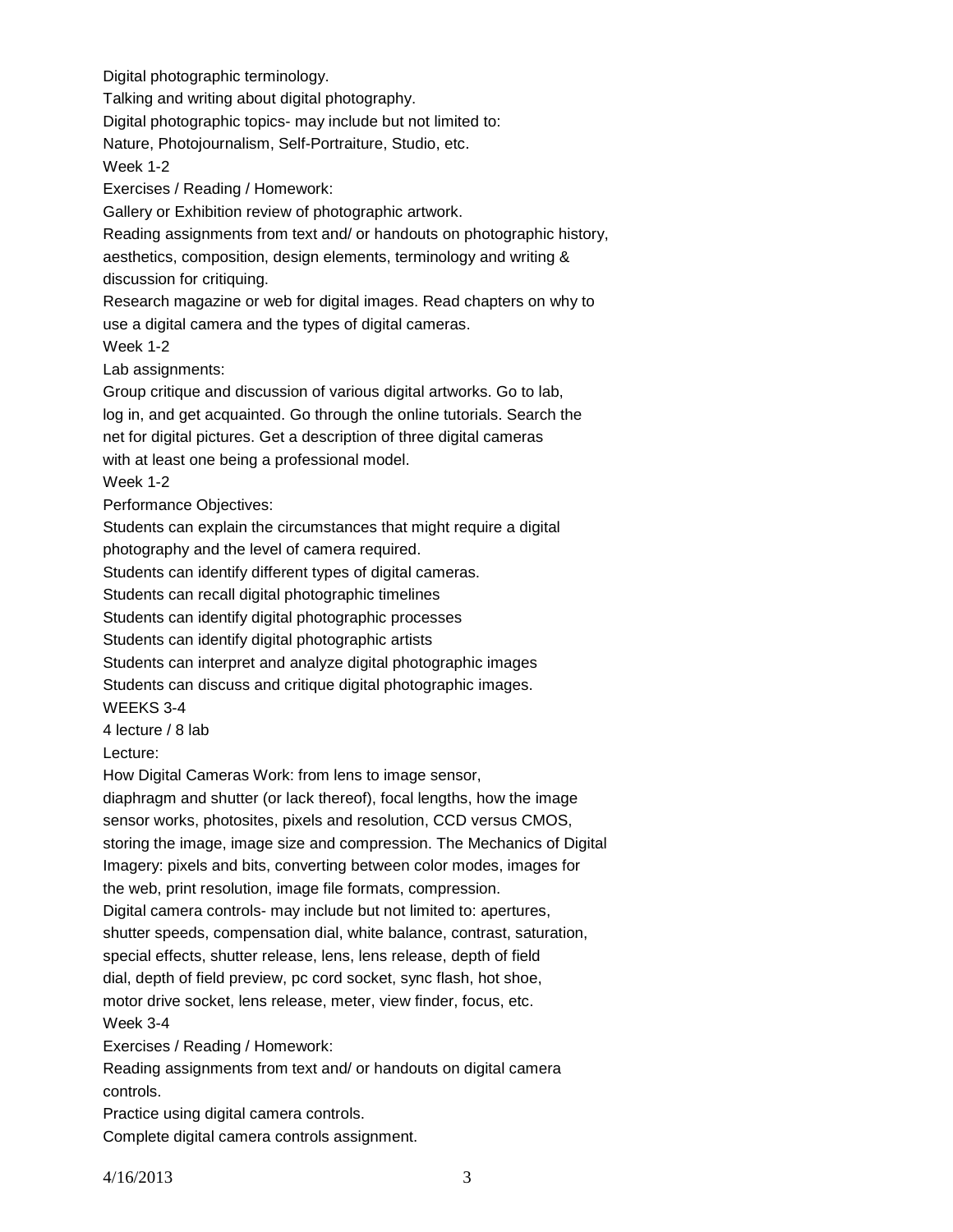Written analysis of various digital photographic artworks. Go into the field and shoot 3 images: each at 2 different focal lengths. Read chapters on How Digital Cameras Work and The Mechanics of Digital Imagery. Week 3-4

Lab:

Digital camera controls assignments which incorporate the following as hands on exercises- may include but not limited to: apertures, shutter speeds, white balance, saturation adjust, contrast adjustment, special effects,

compensation dial, shutter release, lens, lens release, depth of field dial, depth of field preview, pc cord socket, sync flash, hot shoe, motor drive socket, lens release, meter, view finder, focus dial, etc. Group critique and discussion of various digital photographic artworks. Download the images in the computer. Arrange them by shortest to longest focal length used to take the pictures. Print the set. Save the images in different file types. Compress two of the images using different quality settings. Compare the file size before and after compression.

Week 3-4

Performance objectives:

Students will be able to explain the concept of focal length. They will be able explain how a digital camera takes and stores images. They will be able to analyze a digital picture save it in the best file format and compression for a certain situation.

Students can identify digital camera controls.

Students can demonstrate use of digital camera controls.

WEEK 5-6

4 lecture / 8 lab

Lecture:

The Digital Camera Interface: viewfinder and LCD, rangefinder

versus SLR, media and connectivity, USB. Shopping for a Digital Camera:

what will you be using the camera for, minimum image-quality standards,

what features do you really want, lens performance.

Basic zone system.

Photographic lighting equipment.

Photographic lighting techniques.

Available light versus studio lighting.

The Desktop Studio: the set, light, flash equipment, light meters.

Week 5-6 Exercises / Reading / Homework:

Reading assignments from text and/ or handouts on lighting.

Practice using various lighting techniques.

Read chapters on the digital camera interface and shopping for a

camera. Analyze your photographic interests and determine what camera

and accessories would fit those needs. Analyze the web pictures of the

camera to get a thorough understanding of the user interface. Written

work addressing these issues.

Week 5-6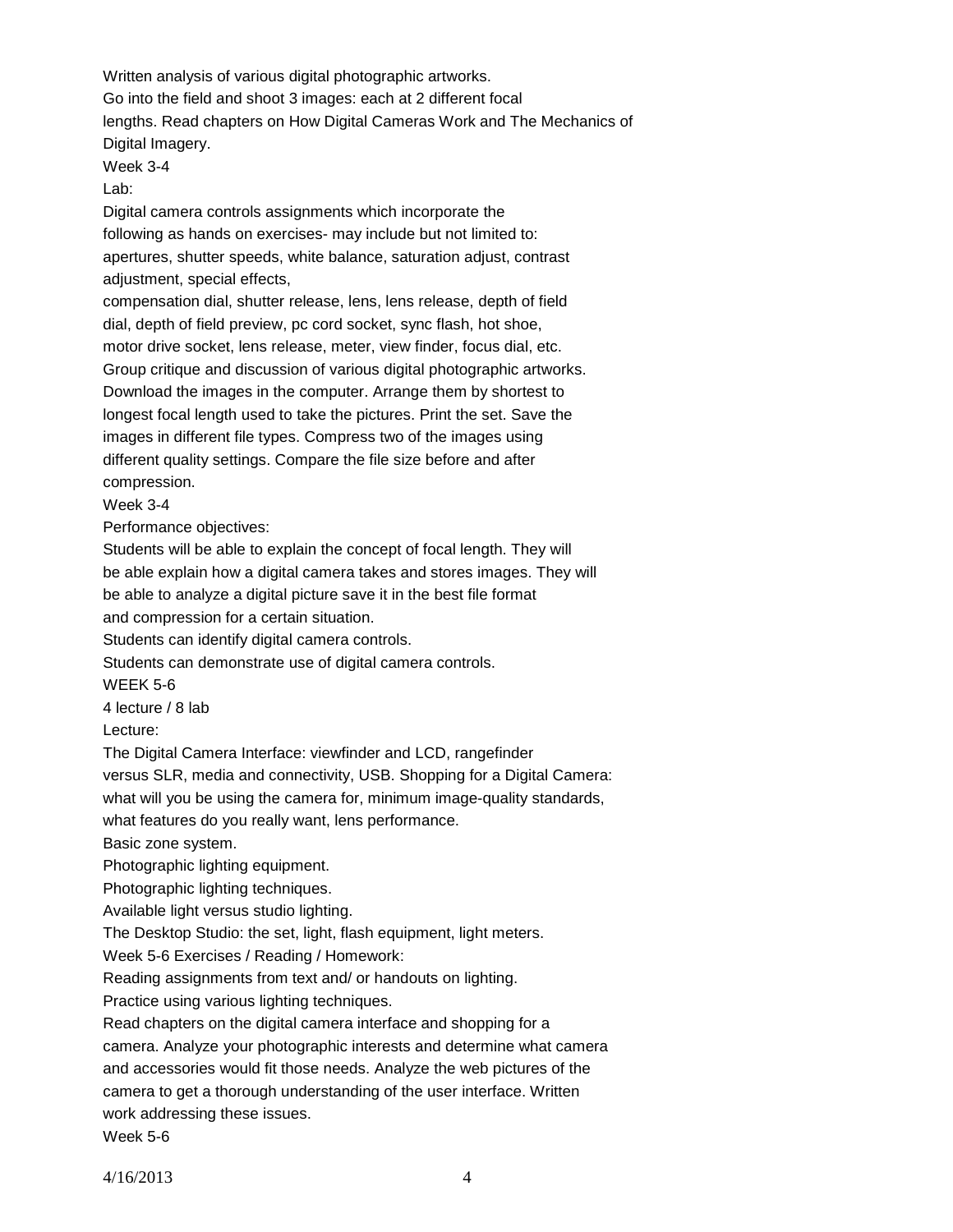Lab assignment:

Research on the web for cameras that would fill your needs. Print out

the information.

Exercises using the basic zone system.

Exercises using photographic lighting equipment.

Exercises using photographic lighting techniques.

Exercises using available light and studio light.

Week 5-6

Performance objectives:

Student will be able to analyze their photographic style and needs in

order to make an accurate assessment as to what camera and accessories

they should purchase.

Students will be able to explain the camera's user interface in detail.

Students can identify lighting equipment.

Students can choose and apply lighting techniques.

Students can set up and use lighting equipment.

Students can make digital image utilizing various lighting techniques

and procedures.

WEEK 7-8

4 lecture / 8 lab

Lecture:

The Digital Darkroom: the computer, Mac versus Windows: which

OS is better, software, memory, monitor and video card, gamma

adjustment, and printer types. Equipment setup. Digitally processed images evaluation.

Midterm review.

Week 7-8

Exercises / Reading / Homework:

Read chapters on the digital darkroom and studio.

Research on the web and design your own desktop studio.

Reading assignments from text and/ or handouts on digital image processing.

Practice digital processing procedures.

Week 7-8

Lab assignment:

List the equipment in the Digital Media Center and research the items on the web. Write down the costs and determine from the specification if the equipment meets the needs of the digital photography class. Work

on designs for Digital Darkrooms.

Week 7-8

Performance objectives:

Students will be able to specify equipment for use in a digital darkroom and studio. They will be able to set up a small studio. Students can identify various digital processing equipment. WEEK 9-10

4 lecture / 8 lab

Lecture:

Essentials of Digital Photography: Creating with Light, The Digital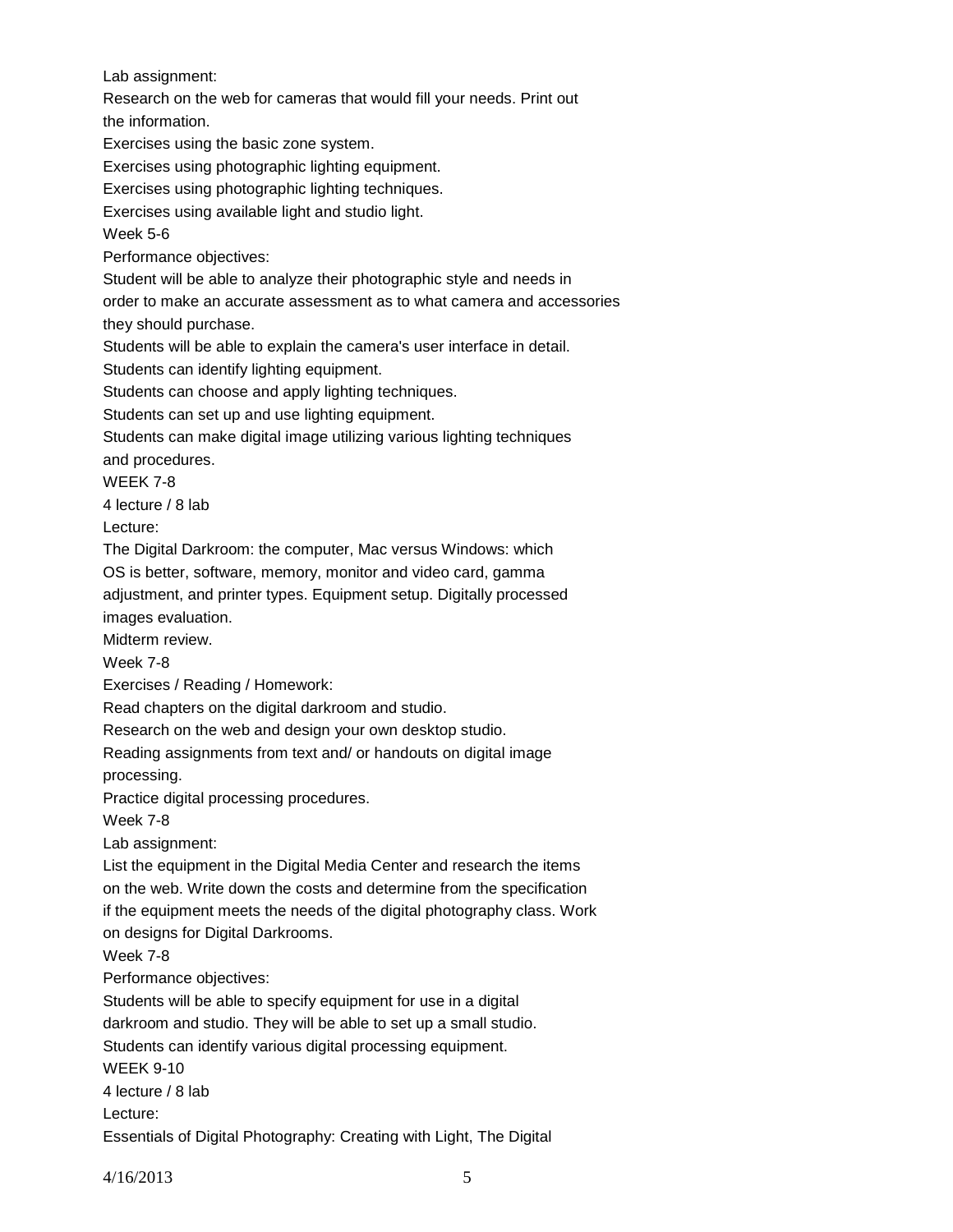Zone System, Exposure Partners: ISO, Aperture, and Shutter Speed, Creative Exposure Techniques, Aperture and Depth of Field, Lenses, White Balance, Saturation, Contrast.

Midterm exam- multiple choice, compare and contrast, and short essay. Week 9-10

Exercises / Reading / Homework:

Read chapter on the essentials of photography. In the field, shoot pictures in at least 3 different light conditions. Note and log the settings of the camera. Shoot one picture that has an eerie or very emotional lighting to it. Write a short statement as to your emotion at the time of taking the picture.

Reading assignments from text and/ or handouts on digital photographic printing.

Practice digital photographic shooting and processing procedures. Week 9-10

Lab assignment:

Print your pictures in the lab in both black and white and color. Do

not retouch the images using the software. Save all your files.

Practice digital photographic shooting and processing.

Practice camera controls.

Week 9-10

Performance objectives:

Student will be able to explain settings for good picture taking.

Students will be able to analyze a picture in terms of light quality.

Students will be able to use light as a creative/design element.

Students will be able to set up files for printing and print to color and black and white.

WEEK 11-12

4 Lecture / 8 lab

Lecture:

Correcting Your Photographs: straightening and cropping, brightness and contrast, correcting the levels, correcting color, restoring

saturation, using unsharp mask, suppressing noise and artifacts.

Dodging and burning.

Dust and scratch removal techniques.

Printing formats and methods. Demonstrate what makes a good photograph

to print and the steps needed to make it so.

Week 11-12

Exercises / Reading / Homework:

Read chapter on correcting your photographs. Study of pictures from the

previous assignment and identification of artifacts, color correction,

and/or sharpening.

Reading assignments from text and/ or handouts on

photographic printing techniques.

Practice dodging and burning digital photographic images.

Week 11-12

Lab assignments:

Digital processing corrections to photographs. Make a composite of all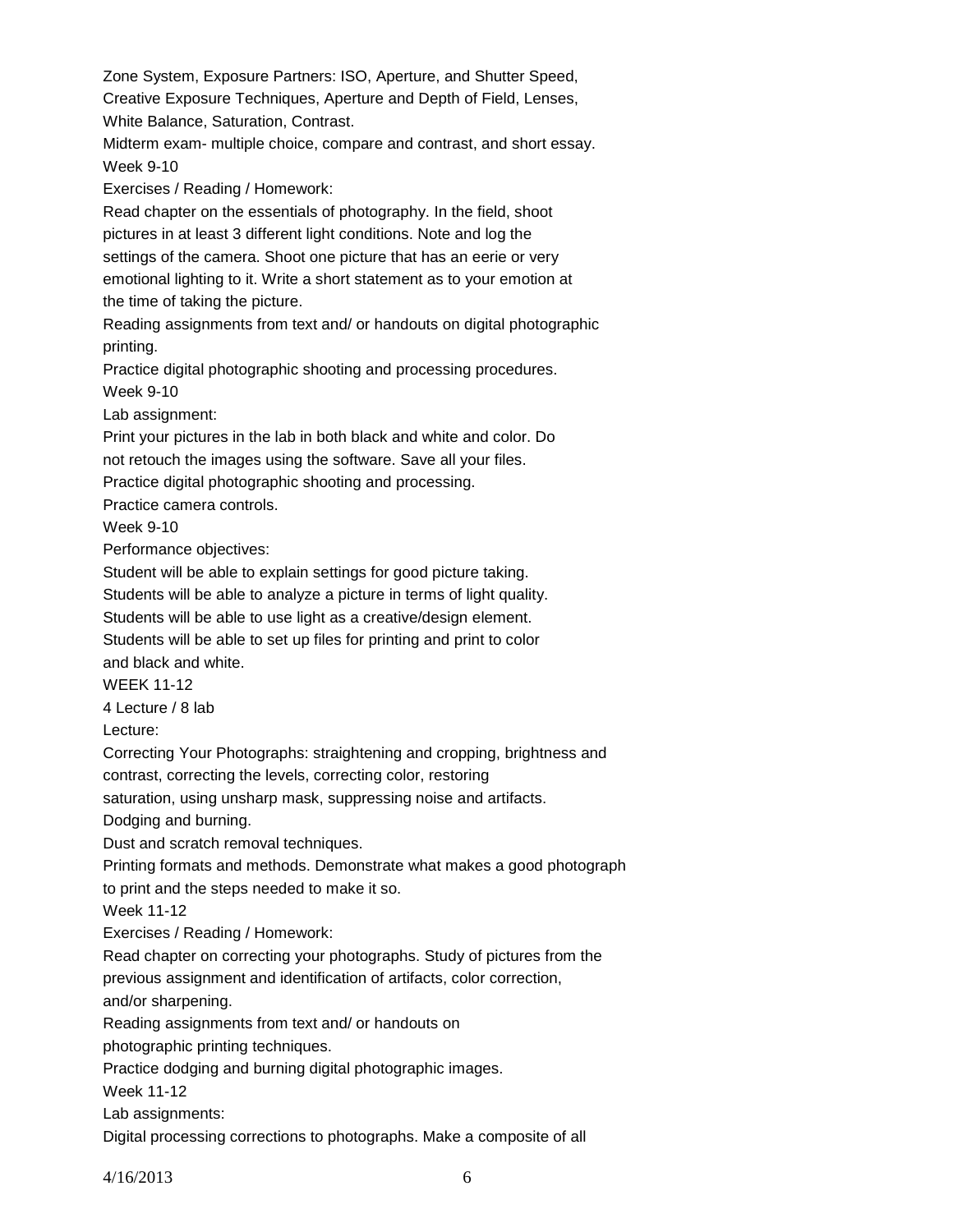the images, adjusting each image so that they work together in one layout.

Practice digital photographic printing.

Practice dodging and burning, color correction, sharpening digital images.

Practice dust and scratch removal techniques.

Practice different printing formats and methods.

Week 13-14

4 lecture / 8 lab

Lecture:

Preparing Images for Print: RGB and converting to CMYK, color matching, using a personal printer, preparing for professional output. Preparing

Images for the Web: putting the squeeze on file size, choice of file

formats (i.e., JPEG, GIF, PNG), indexing colors for GIF. Archiving

Digital Images: burning CD-ROMs for Macintosh and Windows, compression

utilities, cataloging your archives, creating thumbnails, creating a

web catalog, creating a print catalog, creating a DVD slide show.

Alternative and experimental digital photographic methods.

Handcoloring, filters, and collage.

Week 13-14

Exercises / Reading / Homework:

Read chapter about Preparing Images for Print and the Web. Analyze your

pictures and determine what steps to take to improve them for print and

what steps to take to improve them for the web (screen).

Reading assignments from text and/ or handouts on

alternative and experimental digital photographic techniques.

Practice using alternative and experimental techniques.

Week 13-14

Lab assignment:

Using the computer, prepare and print images from the previous

assignment. Archive all photos on a CD. Create a web catalog and a DVD slide show of selected images.

Practice alternative and experimental digital photographic printing.

Practice Handcoloring, filters, and collage.

Week 13-14

Performance objectives:

Students will be able to analyze images and determine what techniques to use to make them better for print or display on a computer or TV screen.

Students will be able to produce a web catalog of images and a slide show on DVD.

Students can identify alternative and experimental digital photographic methods.

Students can create collages, apply filter applications and digitally handcolor prints.

Week 15-16

2 lecture / 2 hour final / 4 hour lab

Lecture:

Art and Design using Composite Images: creating the design, shooting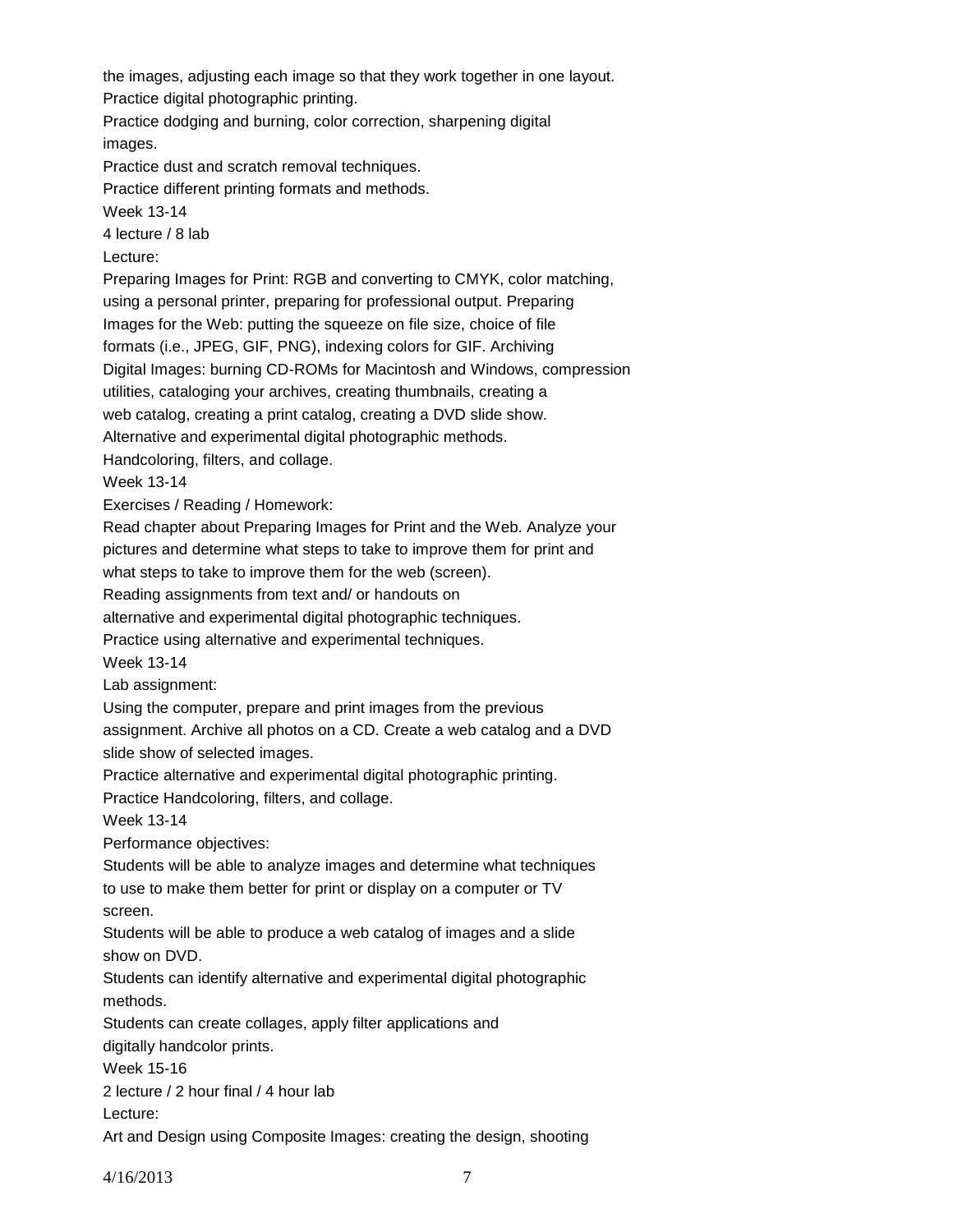images that work together, modifying and compositing the images. Immersive Imaging and QuickTime VR: making panoramic movies, setting up the camera on a tripod, stitching the panos, adding interactivity and hotspots, putting the movie together, stitching, embedding immersive images in a web page.

Studio lighting equipment, tools, and setup for Still life and Portrait photography. Photographic studio safety.

Final Exam review.

Week 15-16

Exercises / Reading / Homework:

Read handouts on compositing images for art. Sketch a composite art project. Read chapter about immersive imaging and QuickTime VR. Plan a

VR project. Write down the steps and photos needed to create it.

Reading assignments from text and/ or handouts on studio techniques,

still life photography techniques, and portrait photography techniques.

Practice studio photography.

Week 15-16

Lab assignment:

Shoot pictures for the composite art project. Using the computer,

construct the composite artwork. Shoot pictures for the VR project.

Prepare the images and stitch them together to make the movie. Add interactivity. Make a web version.

Practice studio still life photography techniques.

Practice studio portrait photography techniques.

Work with studio equipment and tools.

Practice setting up and breaking down studio equipment.

Practice safe studio management.

Week 15-16

Performance objectives:

Students will be able to create a single piece of art by compositing

multiple images. They will understand the planning and steps needed to

design a VR movie. They will be able to perform these steps: shooting

the images, preparing and stitching them together on the computer.

Students can identify and use studio equipment and tools.

Students can properly identify and create still lives, portraits, and other studio photographic work.

Students can demonstrate studio safety procedures.

Presentation of more digital image art. Discussion of VR, using digital

images in movies/video, and the possibilities for the future.

Preparation for the final exam. Last class, take the final exam.

Digital photographic bodies of work and portfolios.

Digital photographic presentation, installation, and exhibition.

Final Exam: multiple choice, compare and contrast, and short essay.

Final Critique portfolio critique and discussion. / Reading / Homework:

Read the handouts on digital photo art.

Reading assignments from text and/ or handouts on digital photographic selection, digital photographic matting techniques, and digital photographic portfolios.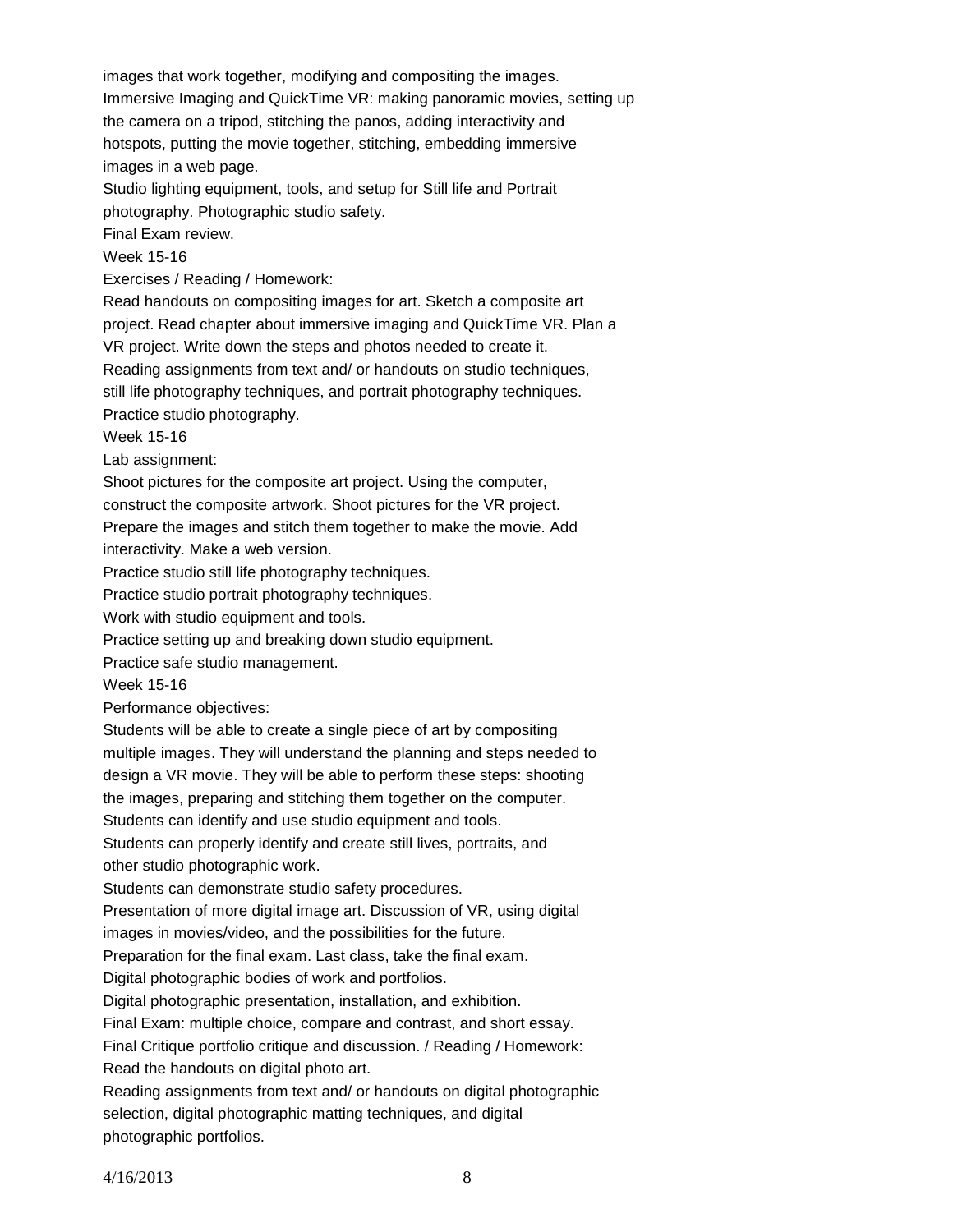Study for final exam.

Students will be able to discuss issues about digital photographic art. They will be able to understand what techniques may be useful in creating digital photographic art. Students can identify and prepare digital photographic artworks suitable for a body of work designed as a portfolio. Students can properly mat and frame digital photographic artwork. Students can design a digital photographic presentation. Students can install digital photographic artwork. They will be able to pass the final exam Finish the project from last class. Select digital photographic artworks for body of work. Mat and mount digital photographs. Prepare digital photographic portfolio. Take the Final Exam / critique (2 hours).

## **METHODS OF INSTRUCTION:**

Lecture, video, cd/dvd, slides, computer presentations, Internet, examples, demonstrations, lab critiques, exercises and projects, digital camera and computer demonstration, web and other media examples. Over-the-shoulder instruction in digital media lab.

#### **METHODS OF EVALUATION:**

The types of writing assignments required: Written homework Reading reports Term papers The problem-solving assignments required: Homework problems Field work Exams The types of skill demonstrations required: Class performance Field work Performance exams Other: Lab Projects The types of objective examinations used in the course: Multiple choice True/false **Completion** Other: Short essay Other category: None The basis for assigning students grades in the course: Writing assignments: 10% - 30% Problem-solving demonstrations: 20% - 30% Skill demonstrations: 20% - 30% Objective examinations: 10% - 30%